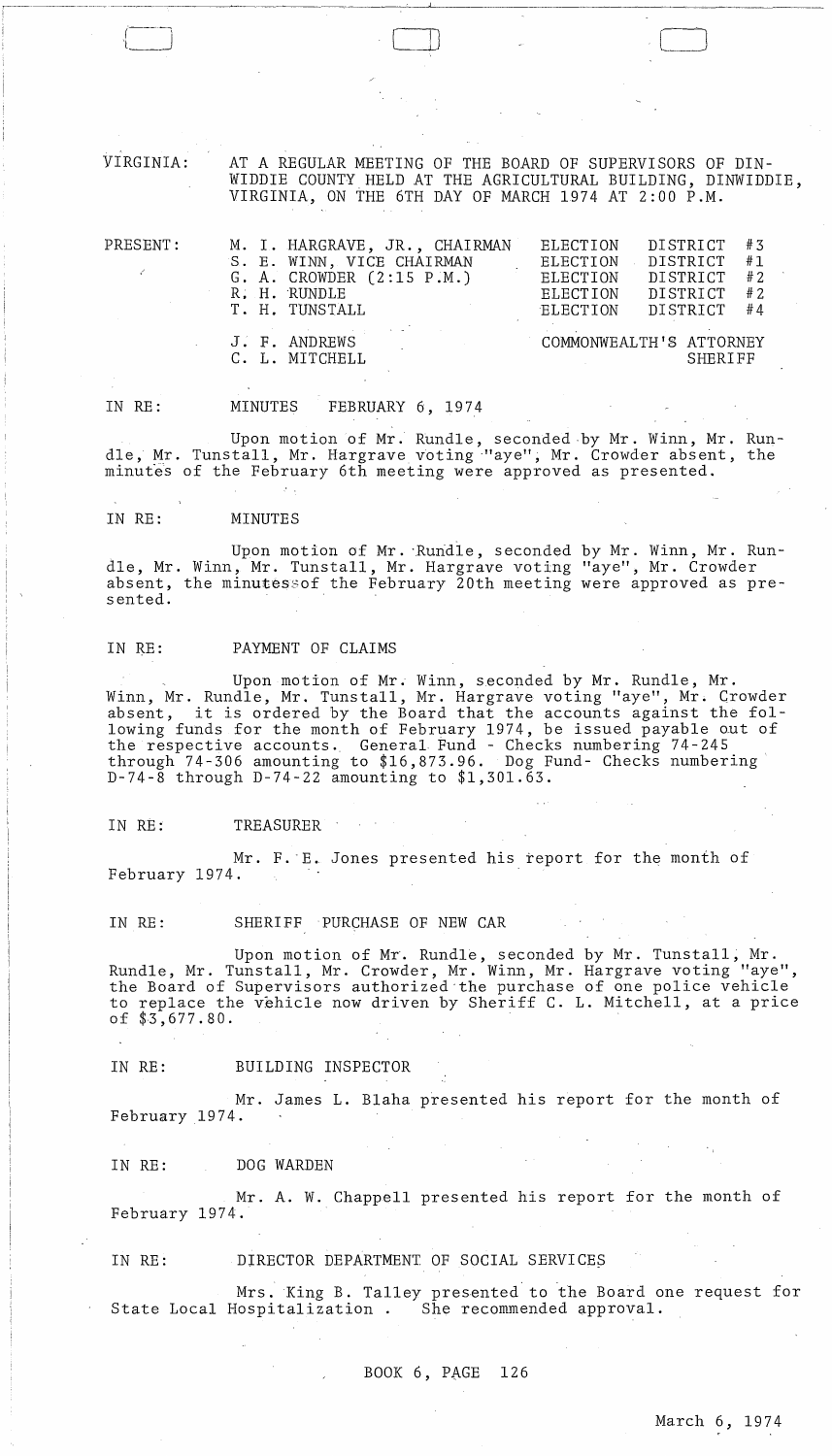Upon motion of Mr. Rundle, seconded by Mr. Tunstall, Mr. Rundle, Mr. Tunstall, Mr. Winn, Mr. Crowder, Mr. Hargrave voting "aye", the SLH application of Norman Glover was approved.

#### IN RE: DIRECTOR OF WATER AUTHORITY

Mr. Robert Ritchie brought the Board up to date on the activities of the Water Authority and the progress being made on providing water and sewer for the residents of Northern Dinwiddie.

Mr. Ritchie presented to the Board a draft copy of the Dinwiddie County sewer ordinance. He asked that they review it and forward any comments to him.

#### IN RE: SUPERINTENDENT SCHOOLS

Mr. T. W. Newsom reported that the school census required every three years would begin very shortly.

## IN RE: REGIONAL LIBRARY CONTRACT

The Commonwealth's Attorney and the County Administrator reported to the Board that they had reviewed the Regional Library Contract with the City of Hopewell and-the County of Prince George and found it to be in order.

Upon motion of Mr. Tunstall, seconded by Mr. Rundle, Mr. Tunstall, Mr. Rundle, Mr. Winn, Mr. Crowder, Mr. Hargrave voting "aye", the Regional Library contract with the City of Hopewell and the County of Prince George effective July 1, 1974 was approved by the Board and the Chairman and the County Administrator were empowered to sign this contract.

## IN RE: CONTRACT FOR ARCHITECTURAL SERVICES

The Commonwealth's Attorney and the County Administrator told the Board that they had reviewed the contract presented by the firm of Moseley, Henning Associates Inc. It was a standard AlA form and it was found to be in order.

Upon motion of Mr. Rundle, seconded by Mr. Winn, Mr. Rundle, Mr. Winn, Mr. Crowder, Mr. Tunstall, Mr. Hargrave voting "aye", the Board of Supervisors approved the contract between Moseley, Henning Associates Inc. and the County of Dinwiddie for Arehitectual services and empowered the Chairman and the County Administrator and 'the Commonwealth's Attorney to sign this contract.

## IN RE: AMENDMENT TO 1973 REDISTRICTING ORDINANCE

The Commonwealth's Attorney presented to the Board an ordinance to amend Section 19-4 of Article 3 Chapter 19 of the Dinwiddie County Code to change the polling place of precinct #201 Kenwood from Kenwood United Methodist Church to Rohoic Elementrary School and to change the polling place of Precinct #301 Courthouse from the building formerly occupied by Dinwiddie Motor Company to Dinwiddie Elementary School.

Upon motion of Mr. Tunstall, seconded by Mr. Rundle, Mr. Tunstall, Mr. Rundle, Mr. Winn, Mr. Crowder, Mr. Hargrave voting "aye", the County Administrator was instructed to advertise this ordinance in the Southside Virginia News for two successive weeks preceeding the April 3rd Board meeting, at which time a public hearing will be conducted on this ordinance.

## IN RE: DEPARTMENT OF HIGHWAYS

~

Mr. R. V. Lancaster, III, Resident Engineer and Mr. B. C. Medlock, Assistant Resident Engineer, represented the Highway Department before the Board of Supervisors.

 $\frac{1}{2}$  ,  $\frac{1}{2}$  ,  $\frac{1}{2}$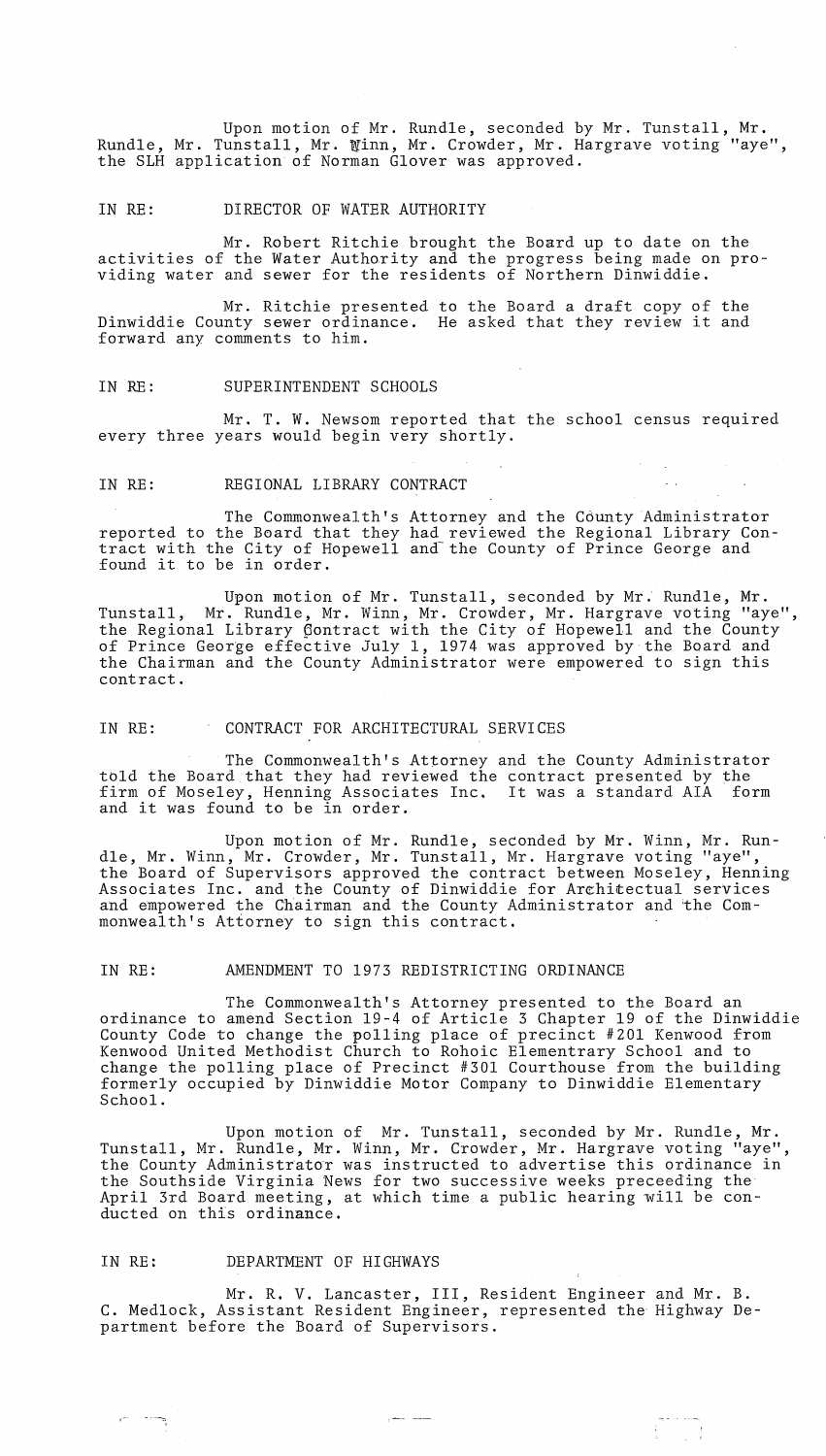After discussion the Board agreed to hold its annual public hearing with the Highway Department on April 3, 1974 at 3:00 P.M. in the Agricultural Building, Dinwiddie Courthouse for the citizens of Dinwiddie County to bring forth their request on secondary roads in the County.

IN RE: REZONING APPLICATION P-73-17

,  $\mathbf{s} \cdot \mathbf{r}$ 

This being the time and place as advertised in the Progress-Index on February 20th and 27th for the Board of Supervisors of Dinwiddie County to conduct a public hearing at the Agricultural Building, Dinwiddie, Virginia to consider for adoption an ordinance to amend the zoning maps of Dinwiddie County by changing the district classification of parcel 28, Section 45 of said zoning map from Residential R-1 to Business B-2. Said parcel is located on the west side of U. S. Highway  $#1$ , Rowanty District two tenths of a mile south of State Route 740 and lies generally between the Needlestitch outlet and the Southside Junior High School.

The Planning Commission 'recommended to the Board of Supervisors that this rezoning ordinance be adopted.

Mr. Einwodd Henshaw appeared in behalf of his rezoning request. No one appeared in opposition. Mr. Henshaw stated that he plans to build a furniture store and a real estate office on this property. He showed a drawing to the Board of the type building he planned<br>to construct there. side Junior High School.<br>
The Planning Commission recommended to the Board of S<br>
visors that this rezoning ordinance be adopted.<br>
Mr. Einwood Henshaw appeared in behalf of his rezoning<br>
quest. No one appeared in opposition

Upon motion of Mr. Winn, seconded by Mr. Rundle, all members voting "aye", be it ordained by the Board of Supervisors of Dinwiddie County, Virginia that the Zoning Ordinance of said County Chapter 17, Dinwiddie County Code as adopted April I, 1970, and is heretofore amended, be further amended by' changing the' district classification of parcel 28, Section 45 of the zohing map from Residential R~l to Business B-2,and in all other respects said zoning ordinance is reordained.

---,----,  $\Box$ 

IN RE: REZONING APPLICATION P-74-1 J. G. ZEHMER

This being the time and place as advertised in the  $PE^c$ . gress-Index on February 20th and 27th for the Dinwiddie County Board<br>of Supervisors to conduct a public hearing at the Agricultural Buil to conduct a public hearing at the Agricultural Building, Dinwiddie; Virginia, to consider for adoption an ordinance to amend the zoning map of Dinwiddie County by changing the district classification from Agricultural A-2 to Business B-2 of a strip of land 700 feet in depth along the northwest side of Interstate 85, between parcels  $\#3$ and  $\#$  OA as shown on Section 81 of said zoning map, and of a strip of land varying in depth from 500 feet to 600 feet along the southeastern side of Interstate 85 between parcel 27 and 22 as.shown on Section 81. The property sort to be rezoned is located on both sides of Interstate and property sort to be regened is reduced on boen sides of intersected as a North of its intersection with State Route 40 Sapony District, and dies on parcels 23, J. G. Zehmer, 28 - Miss Courtney E. Tucker, and 26 and 29 Mabel Heartwell Chapman, of Section 81 of the zoning map.

'The Planning Commission recommended to the Board of Supervisors that this rezoning ordinance be adopted.

Mr. J. G. Zehmer appeared in behalf of his rezoning request, no one appeared in opposition. No comments were made by anyone other than the Board relative to this rezoning request.

Upon motion of Mr. Winn, seconded by Mr. Tunstall, Mr. Winn, Mr. Tunstall, Mr. Crowder, Mr. Rundle, Mr. Hargrave voting "aye", be it ordained by the Board of Supervisors of Dinwiddie County, Virginia, that the Zoning Ordinance of said County, Chapter 17, Dinwiddie County Code, as adopted April 1, 1970 and as heretofore amended, be further amended by changing from'''Agricultural A-2" to "Business 'B-2" the district classification of the following property shown on Section

BOOK 6, PAGE 127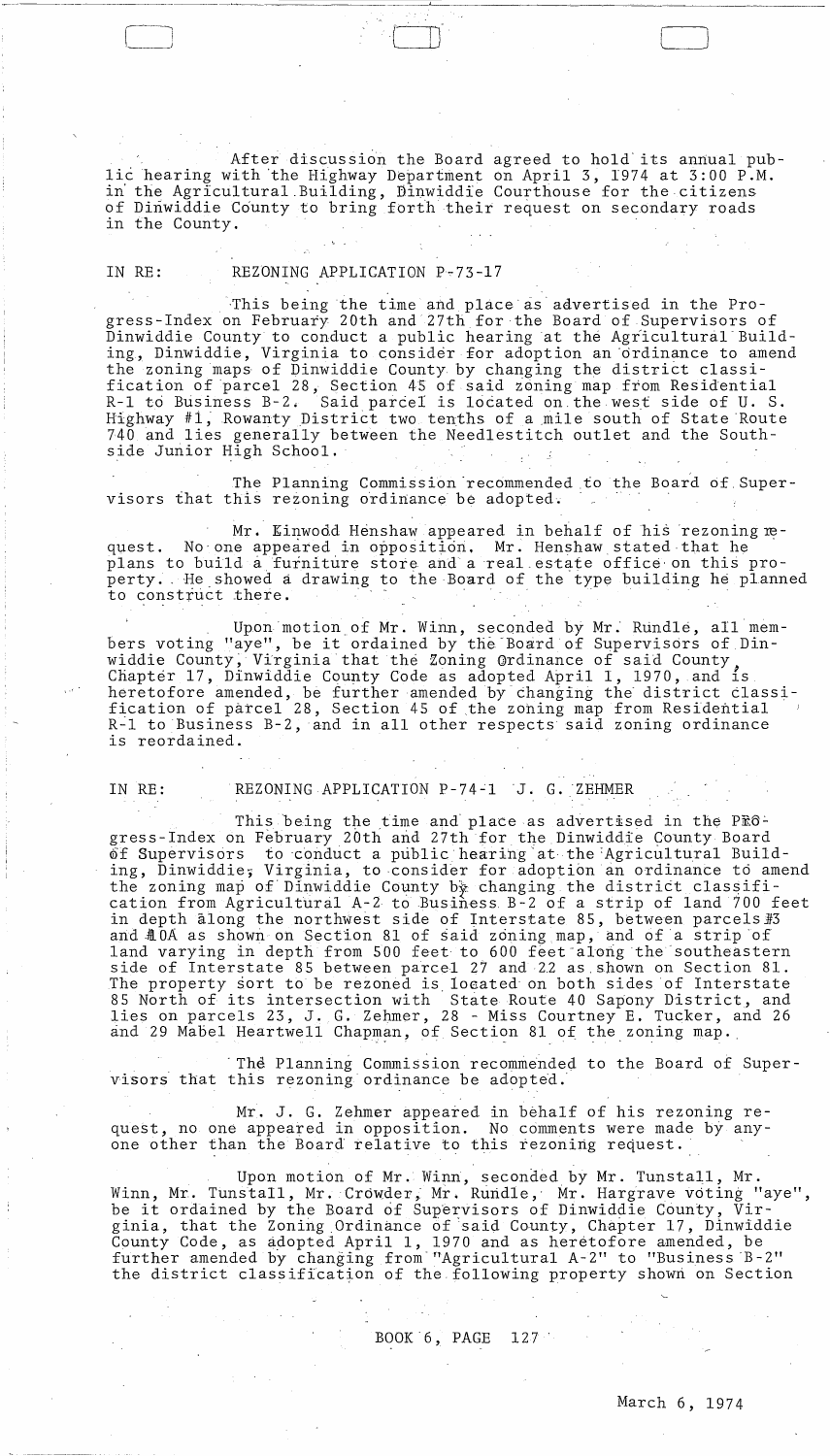81 of the Dinwiddie County Zoning Map: (1) A strip of land lying on the northwest side of Interstate 85 between Parcel #3 and Parcel #10A and extending back 700 feet in depth from the northwestern right of way of Interstate 85, said strip being the southeastern 700 feet of so much of Parcel #23 as lies on the northwestern side of Interstate 85; (2) A strip of land 500 feet in depth lying on the southeastern side of Interstate 85 between Parcel  $#27$  and Parcels  $#26$  and  $#29$ , said strip being that portion of Parcel #28 which lies between the right of way of Interstate 85 and a line parallel to and 500 feet from said right of way; (3) A strip of land on the southeastern side of Interstate 85, bounded on the southwest by Parcel #28, on the northwest by the right of way of Interstate 85, on the northeast by Parcel #22, and on the southeast by a line extending from a point on the boundary line between ParcelS #22 and #29 600 feet from the fight of way of Interstate 85 to a point on the boundary line between Parcels #29 and #28 500 feet from the right of way of Interstate 85, said strip begng all of so much of Parcel #23 as lies on the southeastern side of Interstate 85, all of Parcel #26, and so much of Parcel #29, as lies between Interstate 85 and a line drawn from a point 500 feet from the right of way of Interstate 85 on the southwestern boundary of Parcel  $#29$  to a point 600 feet from the fight of way~ of Interstate 85 on the northeastern boundary of Parcel #29. In all other respects said Zoning Ordinance is reordained.

IN RE: APPOINTMENT OF DINWIDDIE COUNTY RECREATION ,COMMITTEE

The Chairman of the Board, Mr. Hargrave appointed the following people to serve on the Dinwiddie County Recreation Committee:

Mrs. Patricia Shaffner, Mr. Legert Hamilton, Mr. Billy Morgan, Mr. Bull Twihkle, Mr. Everette D. McKenney, Mrs Richard Avery, Mr. Gordon Batson, Mr. Thomas Hooker, Mr. W. H. Maitland, Mr. David Dayvault, Miss Linda Blankenship, Mr. Charlie Hawkims, Mr. R. H. Rundle, Mr. G. A. Crowder, Mr. M. I. Hargrave.

The first meeting of this committee was set for  $7:30$  P.M., March 12, 1974, in the Agricultural Building, Dinwiddie Courthouse. At that time officers of the committee will be elected.

# IN RE: PROCESS 208

Mr. Charles F. Turner, Executive Director, Crater Planning District Commission, appeared before the Board to discuss Section 208 of the Federal Water Pollution Control Act Amendments of 197Z, better known as Process 20'8. Mr. Turner's primary reason for coming was to urge the Board of Supervisors to adopt a resolution indicating intent to join with other general purpose units of local government in the Crater-Richmond Area to develop and implement a plan resulting in a coordinated waste treatment management system for the area. This process 208 would give complete control to the planning process to the local governments of each planning district and they may drop out of this agreement at any time. For the fiscal year 1974-75 there is 100% from EPA and for the following fiscal years there is 75% funding. note this plan has been made and adopted by the local jurisdictions, once this plan has been made and adopted by the local jurisdiction<br>it would be used by EPA as a guide line in determining priorities for the funding of waste treatment plants in the two planning districts.

If this method is not chosen to study the problems for water quality in the area the State Water Control Board must do it. If this is the case, the localities would not have the input that they would have if they proceeded under Process 208. The time required to develop this plan under Process 208 is approximately 2 years, and the cost to the local government's would be very small, if any.

Upon motion of Mr. Rundle, seconded by Crowder, Mr. RundIe, Mr. Crowder, Mr. Winn, Mr. Tunstall, Mr. Hargrave voting "aye", the following resolution was adopted:

WHEREAS, pursuant to Section 208 of the Federal Water Pollution Control Act Amendments of 1972, P.L. 92-500 (hereinafter called "the Act"), the Administrator of the United States Environmental Protection Agency has by regulation published guidelines for the indentification.of those areas which, as a result of urban-industrial concentrations or other factors, have substantial water quality control problems (40 CFR Part 126(, and,

يستسعى والمندر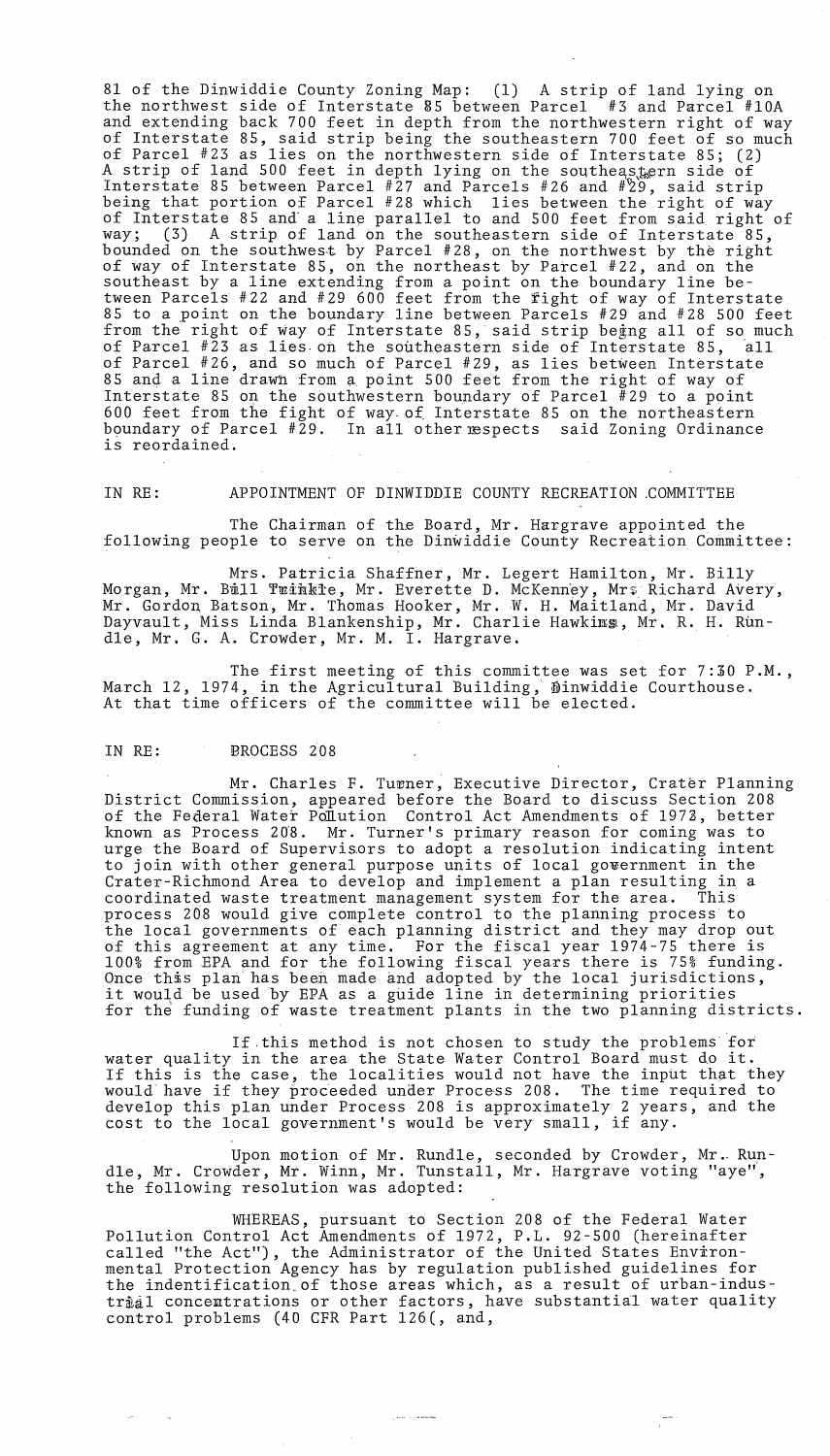WHEREAS, the Richmond-Crater area thereinafter called the Area") Satisifies the criteria contained in the Act and guidelines and designation of the Area pursuant to section 208 and those guidelines is desirable and,

WHEREAS, Section  $126.10$  of the guidelines requires, among other things, that the affected general purpose units of local government within the problem area must show their intent, through formally adopted resolutions, to join together in the planning process to develop and implement a plan which will result in a coordinated waste treatment management system for the area and,

WHEREAS, such planning process and waste treatment management system is necessary and significant measure to control present point and non-point sources of water pollution and to guide and regulate future development and growth in the area which might affect water quality, in order to prevent, abate and solve existing and potential substantial water quality control problems,

NOW, THEREFORE, BE IT RESOLVED, that the Dinwiddie County Board of Supervisors recognizing that the Richmond-Crater Area has substantial water quality control problems, supports designation of the Area pursuant to Section 208 and EPA guidelines.

IT IS FURTHER RESOLVED that the Dinwiddie County Board of Supervisors intends to join with other affected general purpose units of local governments, in accordance with the Joint Exercise of Powers Act, Section 15.1-21 of the Code of Virginia as amended, within the boundaries of the Area to develop and implement a plan which will result in a coordinated waste treatment management system for the Area.

IT IS FURTHER RESOLVED, that, inasmuch as the Richmond-Crater Consortium is a single representative organization of elected officials or their designees from local governments and is capable of developing effective areawide waste treatment management plans for the Area, the Dinwiddie County Board of Supervisors supports the desig= nation of said organization as the planning agency for the Area.

IT IS FURTHER RESOLVED that the adoption of the plan shall be in accordance with the procedures specified in the Virginia Area Development Act, Section 15.1-1403 through Section 15.1-1415, Code of Virginia, as amended, with the intent that, upon adoption of the plan, all proposals for construction of publicly owned treatment works within the boundaries of the designated Area will be consistent with the approved plan and will be made only by the designated management agency or agencies.

## IN RE:

ATTEST

# TRASH ALONG SECONDARY ROADS AND INOPERABLE CARS

Mr. Roy Coleman, former chairman of the Dinwiddie County Planning Commission discussed with the Board the trash problem along the secondary roads of the County and the problems of inoperable cars located throughout the County.

The Chairman told Mr. Coleman that he hoped the trash cans located throughout the County would begin to alleviate the problem of trash along the secondary roads. The problem with inoperable cars would be dealt with in the spring when a concerted effort would be made to have these cars moved to the landfill, where they would be crushed and disposed of.

#### IN RE:  $\mathbb{R}^2$ ADJOURNMENT

Upon motion of Mr. Rundle, seconded by Mr. Winn Мr Rundle, Mr. Winn, Mr. Tunstall, Mr. Crowder, Mr. Hargrave voting "aye", the Board adjourned into executive session to discuss legal and personnel matters at 4:30 P.M.

**CHATRMAN** 

BOOK 6, PAGE 128